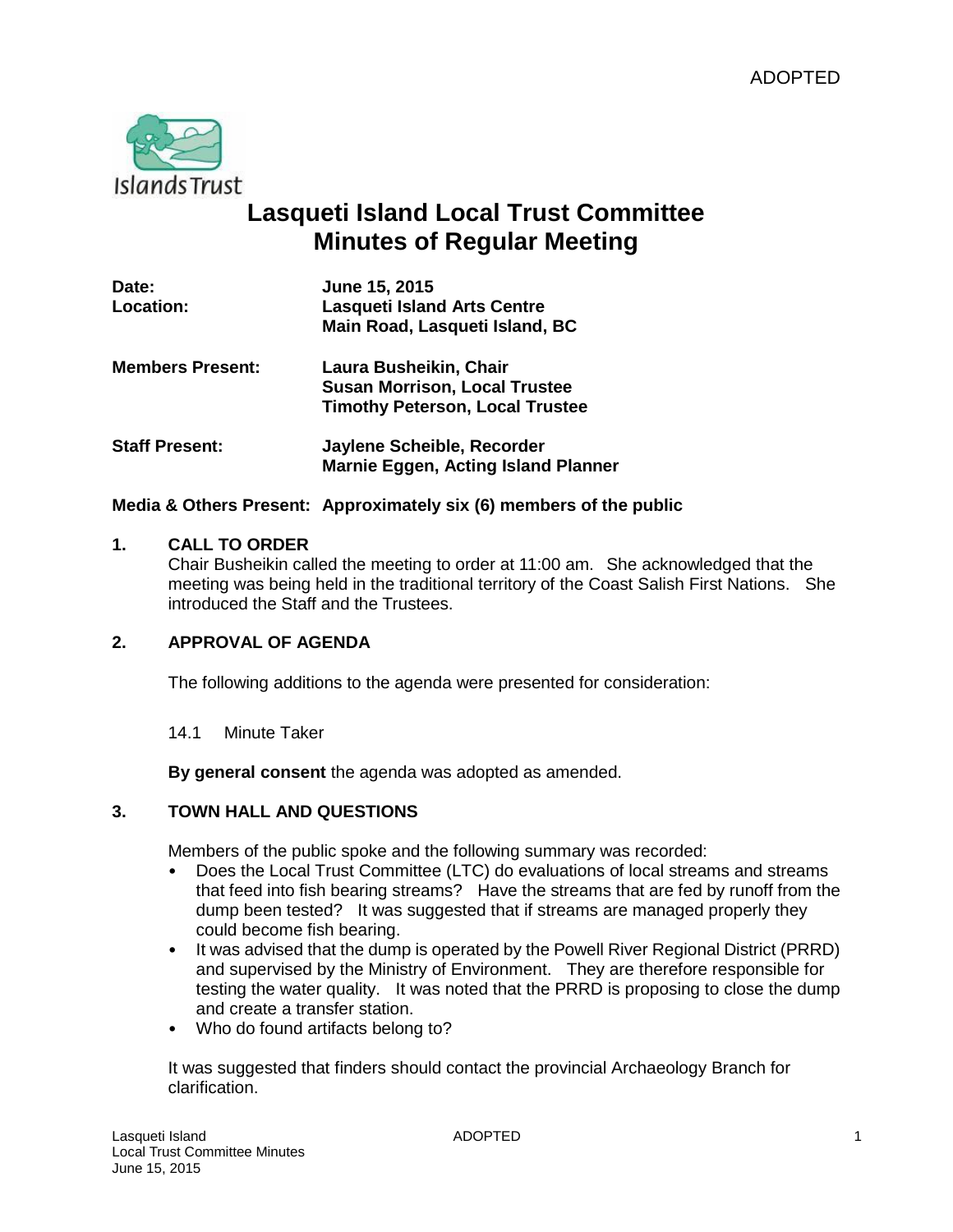### **4. COMMUNITY INFORMATION MEETING**

None.

### **5. PUBLIC HEARING**

None.

### **6. MINUTES**

### **6.1. Local Trust Committee Draft Minutes dated May 14, 2015**

The following amendment to the minutes was presented for consideration: 14.3 delete the word "a" following "This process would include..." **By general consent**, the minutes were adopted as amended.

### **6.2. Section 26 Resolutions-without-meeting Report Dated June 4, 2015**

Received for information.

### **6.3. Advisory Planning Commission Minutes**

None.

### **7. BUSINESS ARISING FROM MINUTES**

### **7.1. Follow-up Action List dated May 4, 2015**

Planner Eggen presented the report and provided an update on the ongoing items.

### **8. DELEGATIONS**

None.

### **9. CORRESPONDENCE**

*(Correspondence received concerning current applications or projects is posted to the LTC webpage)*

### 9.1 **Letter dated May 14, 2015 from Transport Canada regarding False Bay Public Port Facility**

#### **LA-LTC-2015-019 It was MOVED and SECONDED,**

that the Local Trust Committee forward the letter to the Powell River Regional District from Transport Canada dated May 14, 2015, asking them to engage in the Port Asset Transfer Program.

# **CARRIED**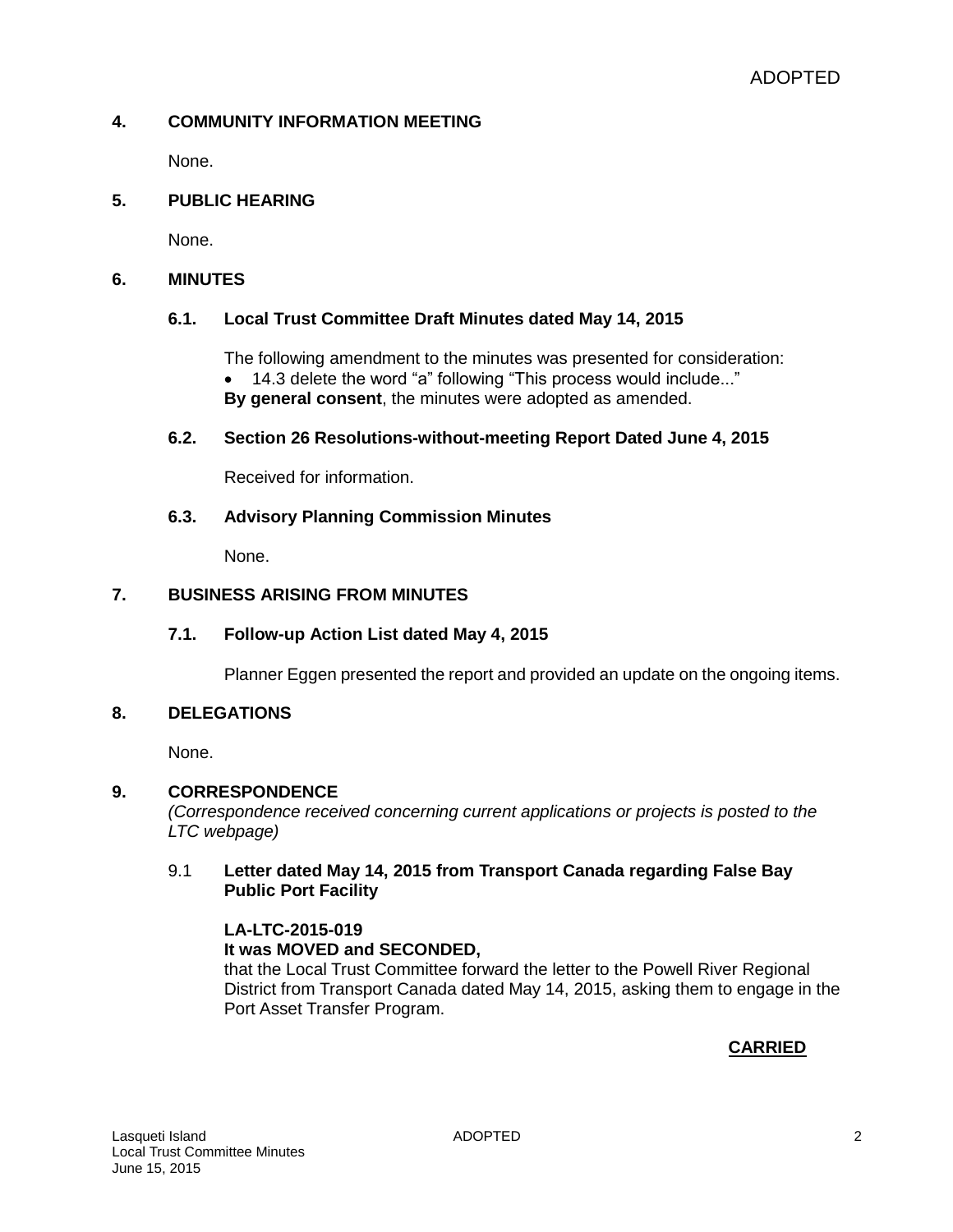### **LA-LTC-2015-020**

### **It was MOVED and SECONDED,**

that the Local Trust Committee write a letter to Transport Canada reminding them that the False Bay Public Port Facility has been fully funded by taxpayers and is our only public transport access.

### **CARRIED**

It was recommended to copy the letter addressed to Transport Canada to the PRRD.

### **10. APPLICATIONS AND REFERRALS**

None.

### **11. BREAK**

It was noted that the break would occur later in the meeting.

### **12. LOCAL TRUST COMMITTEE PROJECTS**

### **12.1. Riparian Areas Regulation (RAR) Implementation**

#### 12.1.1 Staff Report dated May 15, 2015

Planner Eggen thanked the community for its' input and efforts with the RAR implementation process. She acknowledged the extensive comments, research and expertise of Doug Hopwood. She summarized the report with the following categories; stream mapping and reassessment, changes to the Draft Bylaw No. 90, variance fees/costs, funding and the APC. It was noted that Planner Eggen suggested the value of a third party review as a follow up to the feedback from the community.

Trustee Morrison suggested that the APC prioritize the stream mapping for the RAR implementation.

Trustee Peterson expressed support for Planner Eggen to do further research for an amendable map.

### **LA-LTC-2015-021 It was MOVED and SECONDED,**

that the Lasqueti Island Local Trust Committee request staff to further research possible revisions to Draft Bylaw No. 90 so that it is amendable without having to formally amend the bylaw with updates from future stream/watershed assessments, and provide options.

### **CARRIED**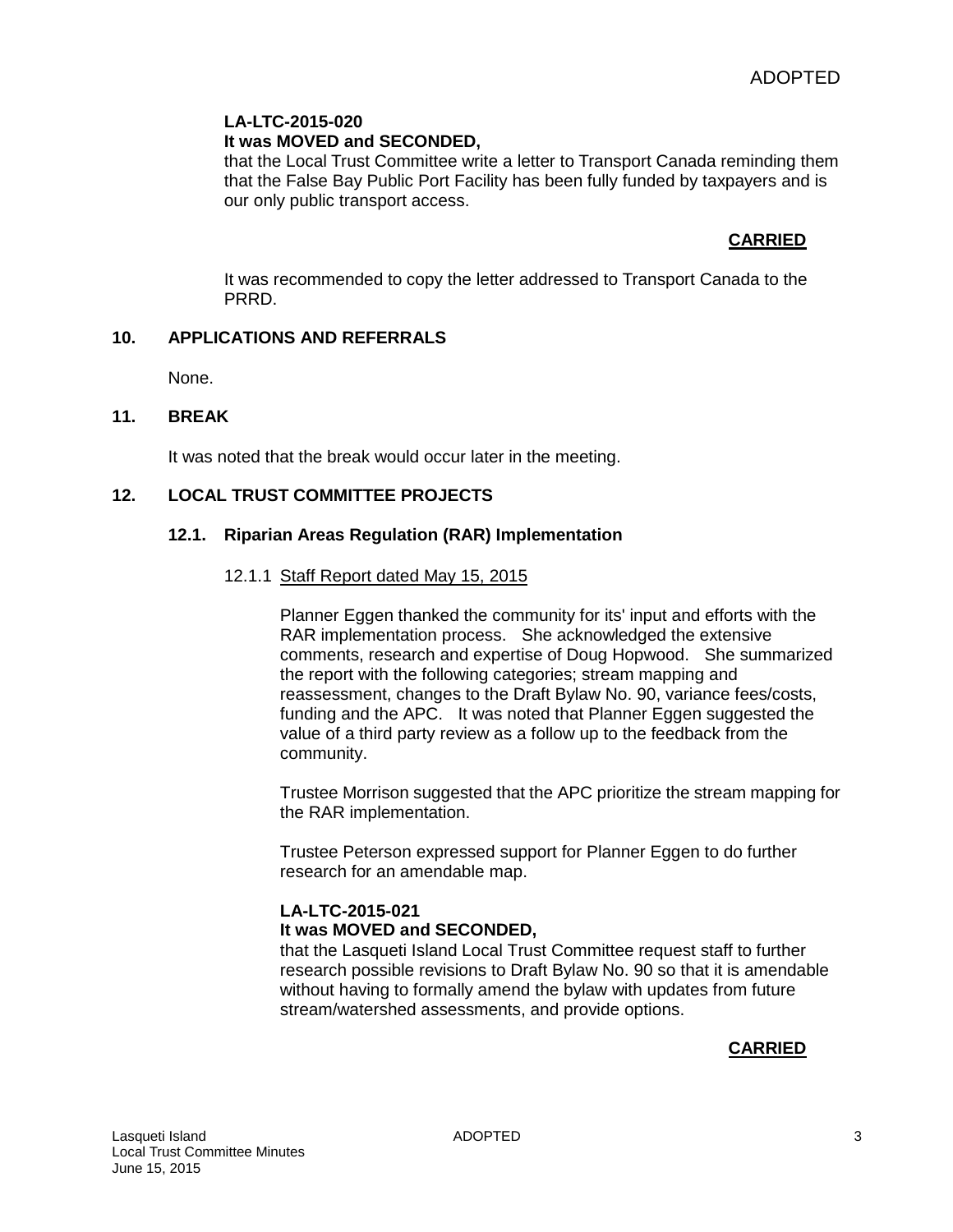### **LA-LTC-2015-022 It was MOVED and SECONDED,**

that the Lasqueti Island Local Trust Committee request staff to draft an amendment bylaw to amend the "Lasqueti Island Local Trust Committee Fees Bylaw, 2009" to reduce the development variance permit fee to \$150.00 in respect of setback and screening regulations for streams (both RAR and non-RAR streams) and that the reduction apply to residential, commercial, industrial and institutional development.

## **CARRIED**

Chair Busheikin called another Town Hall session and the following comments and questions were summarized:

- What is considered "continuous maintenance" for landscaped areas? It was advised to clarify the wording of this portion of the bylaw.
- It was suggested that there was no advantage to mapping the streams or in referring this stream mapping to the APC. Rather, that targeted mapping on the streams in question to rule out being RAR applicable was a better use of resources.
- Referring to page 7 of the Staff Report, it was suggested that the word "immediate" be removed.
- It was suggested to replace the usage for residential use from 10kw to 1kw as this was unusually high for residential usage. It was noted that Doug Hopwood suggested 10kw in his comments, and that this made allowance for such projects as the Last Resort Society. This would allow the bylaw to be less restrictive, and more about scale rather than specific use.
- Discussion ensued regarding the reduction of development variance permit fees. It was suggested that the cost of current permit fees, penalizes those that are least able to afford them.

### **LA-LTC-2015-023**

### **It was MOVED and SECONDED,**

that the Local Trust Committee refer the Riparian Areas Regulation Staff Report dated May 15, 2015 to the Advisory Planning Commission for their consideration of the following:

- 1. stream mapping, refer to page 22 a.b., page 25 e.
- 2. wording and size of micro-hydro, refer to page 26 g.
- 3. remove "immediate" from dangerous tree section, refer page 26 g.
- 4. remove "continuous" from definition of landscaped area, refer page 37 b., and
- 5. that staff attend the meeting to give clarity.

# **CARRIED**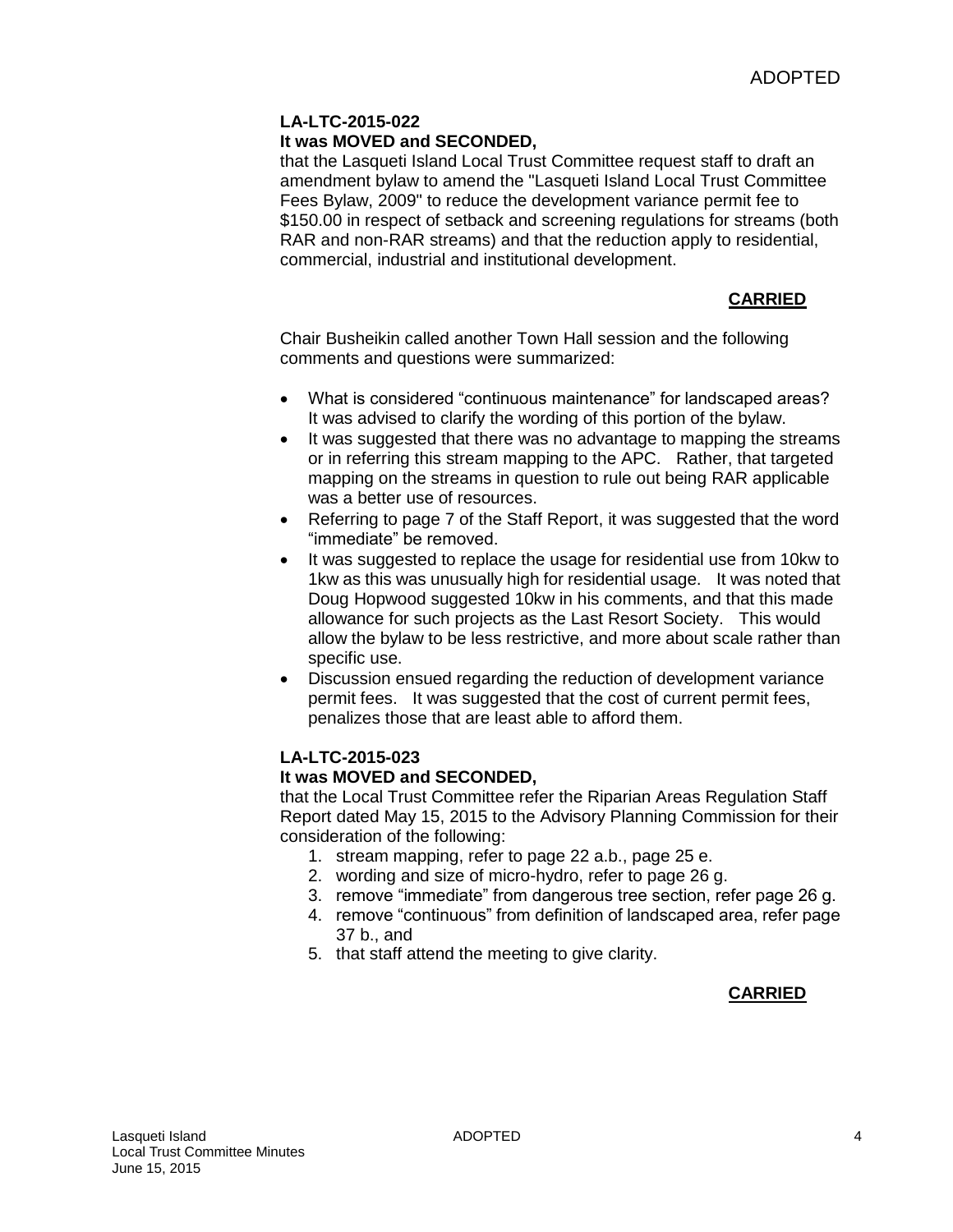### **13. REPORTS**

### **13.1 Work Program Reports**

13.1.1 Top Priorities Report dated June 4, 2015

Received for information.

13.1.2 Projects List Report dated June 4, 2015

Received for information.

- **13.2 Applications Report**  None.
- **13.3 Trustee and Local Expense Report dated May, 2015** Received for information.
- **13.4 Adopted Policies and Standing Resolutions** None.
- **13.5 Local Trust Committee Webpage**
- **13.6 Chair's Report** Chair Busheikin gave her report.

#### **13.7 Trustee Reports** The Trustees gave their reports.

#### **LA-LTC-2015-024 It was MOVED and SECONDED,**

that the Local Trust Committee request staff to prepare a letter for the June 23, 2015 Powell River Regional District Meeting on Lasqueti Island, saying "we regret being unable to attend the coming meeting on Lasqueti Island on June 23, 2015. We look forward to an opportunity to meet with Directors and Staff in the future to further communications between the Local Trust Committee and the Powell River Regional District.

### **CARRIED**

### **13.8. Electoral Area Director's Report**

None.

### **13.9 Trust Fund Board Report - May 2015**

Received for information.